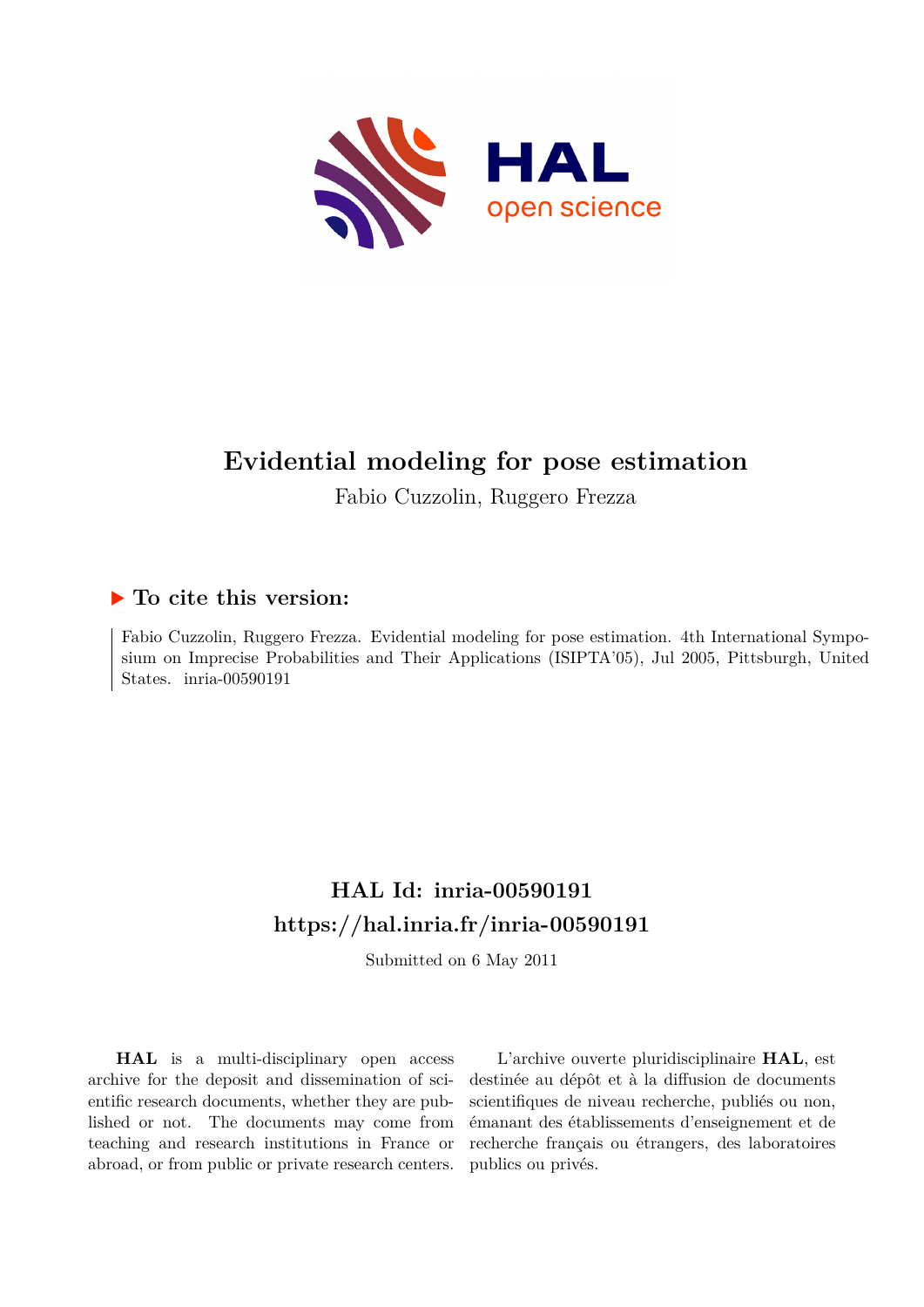# Evidential modeling for pose estimation

Fabio Cuzzolin UCLA Vision Laboratory University of California at Los Angeles cuzzolin@cs.ucla.edu

Ruggero Frezza Dipartimento di Ingegneria dell'Informazione Università di Padova frezza@dei.unipd.it

## Abstract

Pose estimation involves reconstructing the configuration of a moving body from images sequences. In this paper we present a general framework for pose estimation of unknown objects based on Shafer's evidential reasoning. During learning an evidential model of the object is built, integrating different image features to improve both estimation robustness and precision. All the measurements coming from one or more views are expressed as belief functions, and combined through Dempster's rule. The best pose estimate at each time step is then extracted from the resulting belief function by probabilistic approximation. The choice of a sufficiently dense training set is a critical problem. Experimental results concerning a human tracking system are shown.

Keywords. Pose estimation, training set, featurepose maps, belief functions, evidential model.

# 1 Introduction

Object tracking [8] is one of the most active field of computer vision, concerning the reconstruction of the actual pose of a moving object by processing the sequence of images taken during its motion. Most of the literature concerns model-based approaches [6]. In case of articulated objects composed by a number of rigid parts [2], a popular choice is to use a kinematic model, while when tracking general non-rigid objects one has to recur to flexible models whose parameters are no more in relation with the relative positions of rigid subsets of the body. Statistical estimation methods have been recently introduced, ranging from maximum a-posteriori (MAP) estimation, to applications of particle filtering or multiple hypothesis techniques. All those methods however contemplate the introduction of some kind of model of the moving body, in terms of observation likelihoods, volumetric models, or other.

Consider instead a scenario in which the configuration of an unknown object is desired, having no a-priori information about the nature itself of the body (i.e. rigid, articulated, deformable, etc.). As we show in this paper, the only way of doing inference on the object pose is then building a map between some salient image measurements (features) and poses through a learning procedure.

In a training session the object describes an exciting enough trajectory approximating the actual parameter space  $\mathcal{Q}$ : a finite approximation  $\mathcal{Q}$  of the parameter space is hence acquired as a collection of poses assumed by the object. These ground truth configuration values can be produced for instance by a motion capture system, as in [11].

At the same time, a number of features are extracted from one or more image sequences. Their ranges (features spaces) are discretized by feeding a hidden Markov model (HMM) with the acquired measurements, and the maps from the approximate feature spaces to the approximate configuration space  $\mathcal{Q}$ are learned. These maps, together with discrete feature and parameter spaces form the learned evidential model of the object: when the object evolves freely, the evidential model can be used to estimate its pose. We propose a cue integration approach based on the theory of evidence [12] in which the uncertainty on the measurements is described through belief functions (b.f.), as they have no need for prior distributions (an attractive feature in a model-free estimation process). New features are transformed into belief functions, combined, and then a pointwise estimate of the body pose is computed by probabilistic approximation. Experimental results concerning human body tracking in a challenging situation are presented.

# 2 Pose estimation

Given an object moving in front of one or more cameras, the pose estimation problem consists on estimating at each time instant its configuration or pose from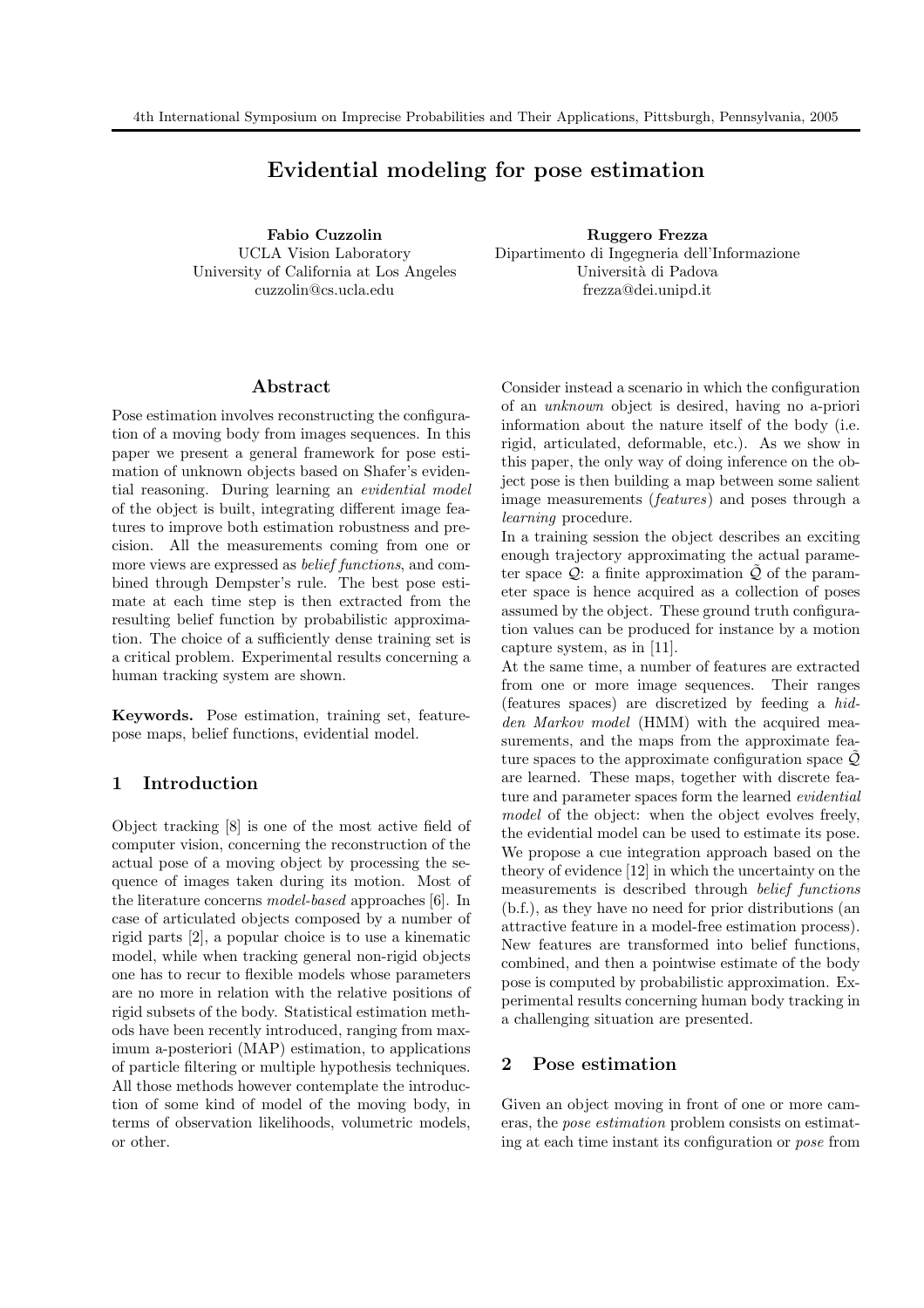the available images. We assume that the pose of the moving object can be expressed as a point in some region  $\mathcal{Q}$  of  $\mathbb{R}^D$ , called *parameter space*. In the case of a rigid body (for example, an airplane flying in the field of view of the cameras) the pose is simply the position and orientation of the object with respect to some fixed reference frame (for the plane, 3 coordinates giving its location and other 3 coordinates expressing its motion direction,  $D = 6$ ).

If the body is articulated (composed by several rigid bodies) like a human arm or hand, its pose also describes its internal configuration. A common choice is to assume a kinematic model describing the angles between the rigid parts or links forming the object. For instance, Rehg and Kanade [10] used a kinematic model of the hand with  $D = 27$  degrees of freedom (see Figure 1) representing the angles between each pair of links of the fingers. As the object evolution



Figure 1: Rehg's kinematic model of the hand.

is observed through one or more cameras, its pose must then be estimated from the available images. However, as images themselves are too large and redundant too be useful, usually a number of salient measurements (features) are extracted from them to be used in the estimation process. Rehg, for instance, measured the projected locations of the fingertips of the hand on the image plane.

#### 2.1 Pose estimation of unknown objects

Consider now a situation in which we want to estimate the configuration of an unknown object, having no model or a-priori information about the nature of the body itself (i.e. rigid, articulated, deformable, etc.). The only way of estimating the object pose is then building a map between features and poses, which would allow us to make inference on the pose  $q \in \mathcal{Q}$ given the evidence extracted from the images. As we have no knowledge of the analytic relations between image features and body configurations, this has to be done directly from the data by means of a learning strategy. In a training session the object evolves, exploring its range of possible configurations, and a set

of its poses is collected to form a finite approximation  $\mathcal Q$  of the parameter space

$$
\tilde{\mathcal{Q}} \doteq \{q_k, k = 1, ..., T\}.
$$
\n(1)

At the same time a number N of features

$$
\{y_i(k), k = 1, ..., T\}, \quad i = 1, ..., N \tag{2}
$$

are extracted from the images at each time instant k. As they are collected by cameras at a finite, constant pace, the number of feature measurements is finite. To collect  $\tilde{Q}$  we need a source of "ground truth" telling us what the object pose is at each instant  $k$  of the training session. One possibility is using a motion capture system as done in [11] or [7] for the human body tracking problem. In particular, if we apply a number of reflective markers in fixed positions of the body, the system is able to provide (through some triangulation algorithm) the 3D locations of the markers during the motion in the training stage. Since we do not know the parameter space of the object, it is reasonable to adopt the markers' locations as body configuration. This way the motion capture system generates the desired sequence of poses (1).

Ideally,  $\tilde{Q}$  should be somehow "dense" in  $Q: \forall q \in Q$ there should be a sample  $q_k$  such that  $||q - q_k|| < \epsilon$ for some  $\epsilon$  small enough. Clearly as the actual shape of the parameter space is unknown such a condition is hard to impose.

Given the training data  $(1), (2),$  hidden Markov models provide a method to automatically build featurepose maps that can eventually be used for model-free pose estimation.

## 3 Feature-pose maps

A hidden Markov model is a finite state stochastic model in which the states  $\{X_k\}$  form a *Markov* chain; the only observable quantity is a corrupted version  $Y_k$  of the state called *observation process.* We can associate the elements of the finite state space  $\mathcal{X} = \{1, ..., n\}$  to coordinate versors  $e_i =$  $(0, ..., 0, 1, 0, ..., 0) \in \mathbb{R}^n$  and write the model as [9]

$$
\begin{cases} X_{k+1} = AX_k + V_{k+1} \\ Y_{k+1} = CX_k + diag(W_{k+1})\Sigma X_k \end{cases}
$$

where  ${V_{k+1}}$  is a sequence of martingale increments and  $\{W_{k+1}\}\$ is a sequence of i.i.d. Gaussian noises  $\mathcal{N}(0, 1)$ . The HMM parameters are the *transition matrix*  $A = (a_{ij}) = P(X_{k+1} = e_i | X_k = e_j)$ , the matrix  $C$  collecting the means of the state-output distributions (as the j-th column  $C_j$  of C is equal to  $E[p(Y_{k+1}|X_k = e_j)])$ , and the matrix  $\Sigma$  of the variances of the output distributions.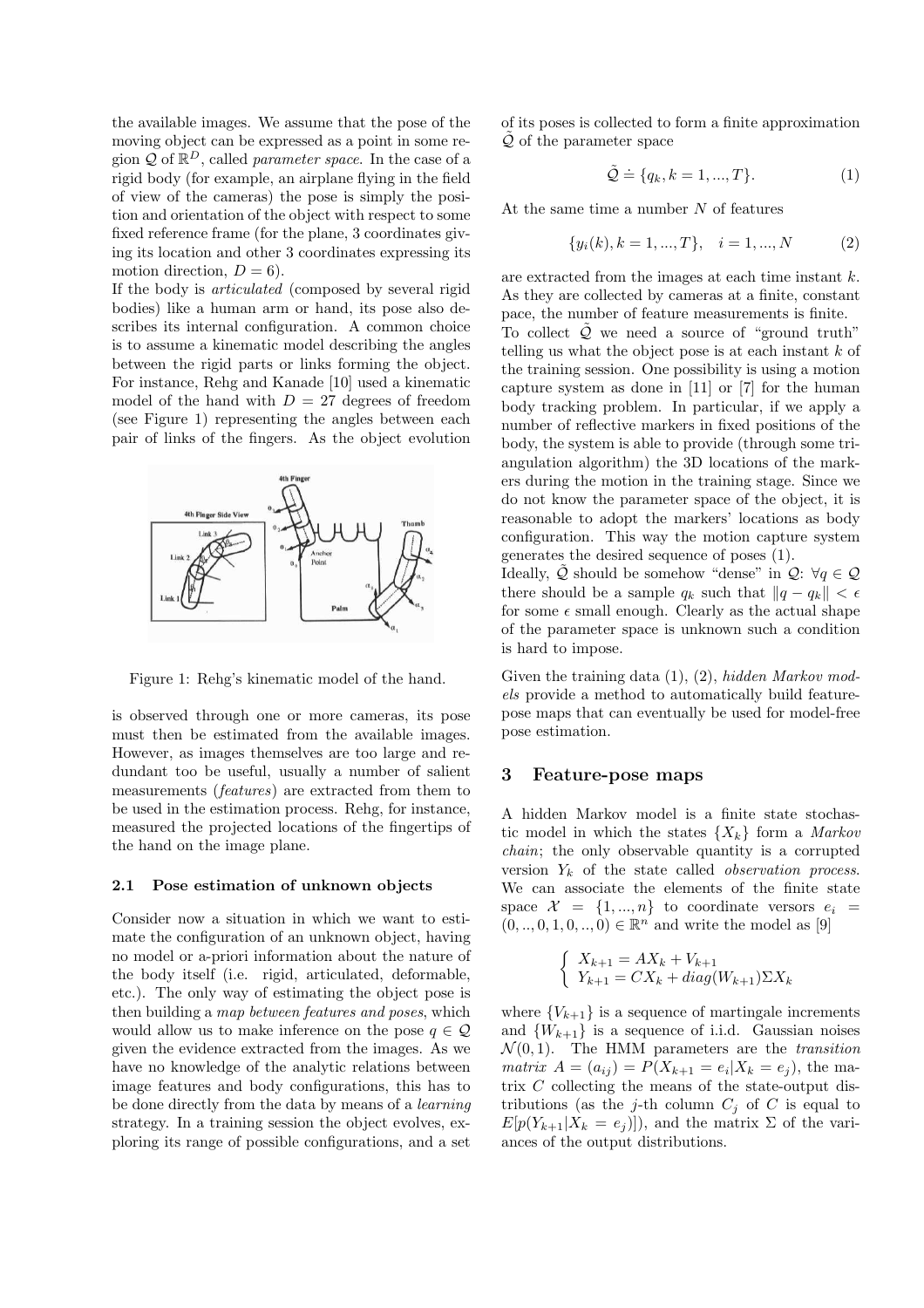#### 3.1 Approximate feature spaces

 $A, C$  and  $\Sigma$  can be estimated, given a sequence of observations (the feature sequence in our case) through the Expectation-Maximization (EM) algorithm. Also, when applied to a sequence of feature values  $\{y_i(k), k = 1, ..., T\}$  acquired in the training session, the EM algorithm provides a multi-modal Gaussian approximation of the original feature space (the range  $\mathcal{Y}_i \subset \mathbb{R}^{d_i}$  of the unknown feature function  $y_i: \mathcal{I} \to \mathcal{Y}_i$  on the set of all images  $\mathcal{I}$ ). More



Figure 2: Implicit partition associated with a Markov model with three states. To each state corresponds a Gaussian density on the range  $\mathcal Y$  of the feature function (abscissa). Together they detect a partition of the range into three regions  $\mathcal{Y}^1, \mathcal{Y}^2, \mathcal{Y}^3$  (separated by the vertical lines).

precisely, a set of  $n_i$  Gaussian densities (one for each state)  $\{\Gamma_i^j, j = 1, ..., n_i\}$  on the *i*-th feature space is set up: their means and variances are collected in C and  $\Sigma$ , respectively. This is equivalent to an *implicit* partition

$$
\Pi_{\mathcal{Y}_i} = \{ \mathcal{Y}_i^1, \dots, \mathcal{Y}_i^{n_i} \}
$$
\n
$$
\tag{3}
$$

of the feature range (see Figure 2), where  $\mathcal{Y}_i^j = \{y \in$  $\mathcal{Y}_i$  s.t.  $\Gamma_i^j(y) > \Gamma_i^l(y) \ \forall \ l \neq j$  }.

The collection (3) is a finite representation of the range of the *i*-th feature function: we call it *approxi*mate feature space.

# 3.2 Learning feature-parameter maps

As a consequence, for each feature *i* each sample pose  $q_k$  in the training set  $\tilde{Q} = \{q_k, k = 1, ..., T\}$  is mapped to the element  $\mathcal{Y}_i^j$  of the implicit partition (3) such that  $y_i(k) \in \mathcal{Y}_i^j$ 

$$
\forall i, k \quad q_k \mapsto \mathcal{Y}_i^j : y_i(k) \in \mathcal{Y}_i^j.
$$

On the other hand, each element  $\mathcal{Y}_i^j$  of the discrete feature space is mapped to the set of training poses whose feature value fall in  $\mathcal{Y}_i^j$ ,

$$
\omega_i : \mathcal{Y}_i^j \mapsto \tilde{\mathcal{Q}}_i^j \doteq \{ q_k \in \tilde{\mathcal{Q}} : y_i(k) \in \mathcal{Y}_i^j \}. \tag{4}
$$

The application of the EM algorithm to all the feature sequences  $(2)$  then yields N maps  $(4)$  from each approximate feature space (3) to the approximate parameter space  $Q$ .

# 4 Evidential modeling

Once feature-pose maps are learnt from the training data they can be used to design a method for estimating the pose of the object of interest. As single features cannot guarantee of stability and invariance to nuisance factors, extracting multiple cues can be useful to solve ambiguities and increase the robustness of the overall system. Some researchers have actually posed the cue integration issue in a rigorous probabilistic setup [16]. However, in a Bayesian setting it is hard to design a model-independent feature extraction process, and a number of independence or incorrelation assumptions are needed to make the formulas tractable [14].

#### 4.1 The theory of evidence

We propose an uncertainty description based on theory of evidence as, in contrast to the Bayesian formalism, no a-priori distributions are needed [12] as required in the model-free estimation problem introduced in Section 2.

Definition 1. A basic probability assignment  $(b.p.a.)$  on a finite set  $(FOD) \Theta$  is a function m:  $2^{\Theta} \to [0,1]$  such that  $m(\emptyset) = 0$ ,  $m(A) \geq 0 \ \forall A \subset \Theta$ ,  $\sum_{A \subset \Theta} m(A) = 1.$ 

 $2^{\Theta}$  denotes the power set of  $\Theta$ . The elements of  $2^{\Theta}$ associated with non-zero values of  $m$  are called  $focal$ elements (f.e.) and their union  $\mathcal C$  core.

**Definition 2.** The belief function  $s$  associated with a basic probability assignment m is the unique function  $s: 2^{\Theta} \to [0, 1]$  such that  $s(A) = \sum_{B \subset A} m(B)$ .

In the theory of evidence finite probability functions are just peculiar belief functions such that  $m(A) =$  $0 \forall A$  s.t.  $|A| > 1$  (*Bayesian* b.f.). Belief functions can be combined by means of Dempster's rule.

Definition 3. The orthogonal sum or Dempster's sum of two belief functions  $s_1, s_2$  is a new belief function  $s_1 \oplus s_2$  whose focal elements are all the possible  $\emph{non-empty intersections between focal elements } A_i,B_j$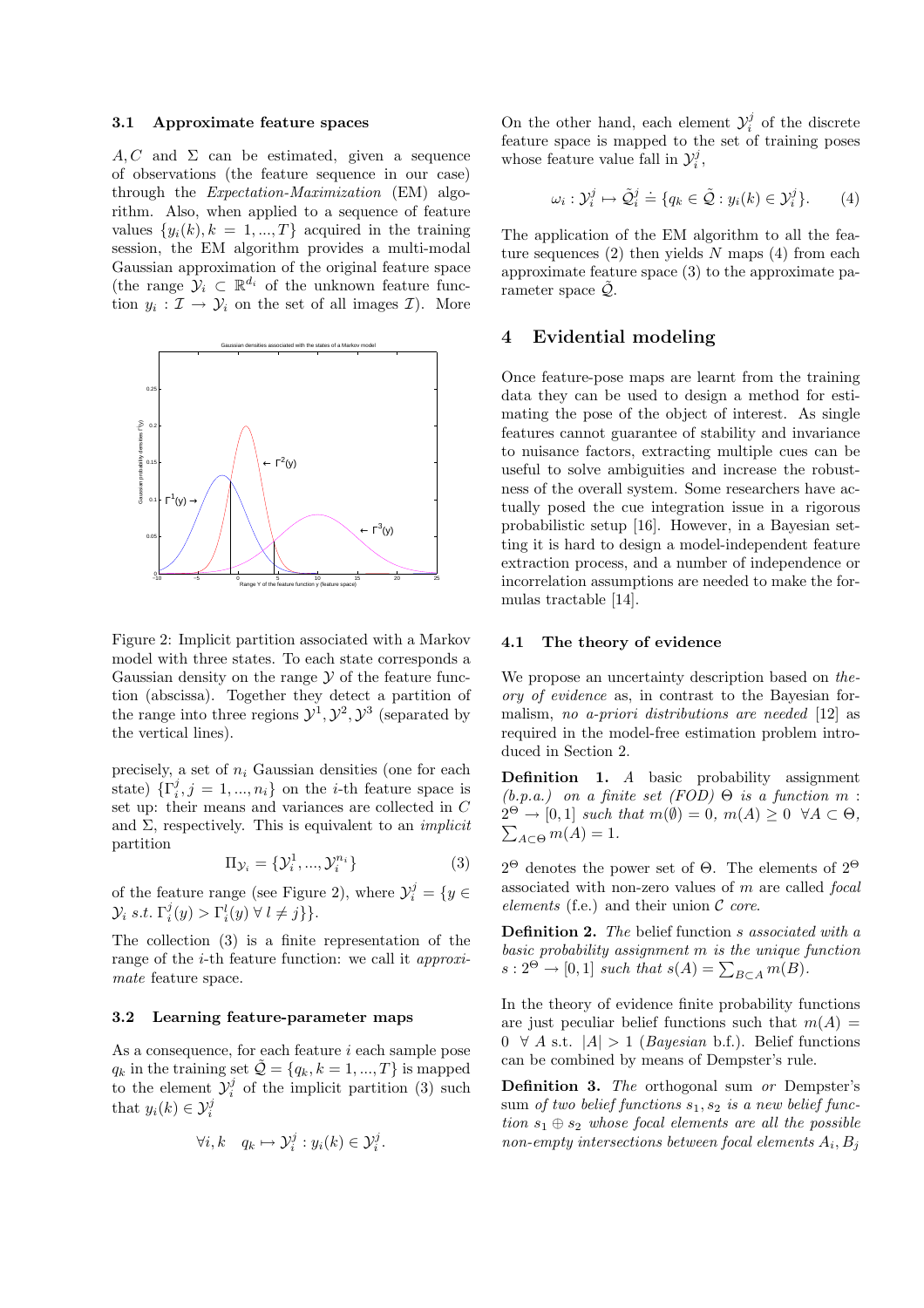of  $s_1$  and  $s_2$  respectively, and whose b.p.a. is given by

$$
m(A) = \frac{\sum_{i,j:A_i \cap B_j = A} m_1(A_i) \cdot m_2(B_j)}{1 - \sum_{i,j:A_i \cap B_j = \emptyset} m_1(A_i) \cdot m_2(B_j)}.
$$
 (5)

The theory's major restriction (at least in its original formulation  $\frac{1}{1}$  is the fact that belief functions are defined on finite domains. However, as the training set  $\tilde{Q}$  is finite, the use of belief functions is not problematic.

#### 4.2 Evidential model

Dense training sets (as defined in Section 2.1) are good formal approximations of the unknown parameter space of the moving object. On their side, HMMs provide a method for finding multi-modal approximations of the involved feature spaces, and a way of building maps from each feature space to the approximate parameter space. A unifying framework in which to arrange training sets, approximate feature spaces and feature-pose maps would be desirable. The theory of evidence is such a framework, as both approximate feature spaces (3) and training sets (1) can be thought of as FODs. We will denote with  $\Theta_i = \{ \theta_i^1, ..., \theta_i^{n_i} \}$  the FOD corresponding to the implicit partition  $\Pi_{\mathcal{Y}_i}$ .

For each feature *i*, the collection  $\pi_i^{\tilde{Q}} \doteq \{ \tilde{Q}_i^j, j =$  $1, \ldots, n_i$  forms a partition of the approximate parameter space  $\tilde{Q}$ . In the evidential language the EM algorithm builds a refining  $\omega_i$  (4) between each approximate feature space  $(3)$  and the training set  $\mathcal{Q}$ .

Definition 4. Given two FODs  $\Theta$  and  $\Omega$ , a map  $\omega$  :  $2^{\Theta}$   $\rightarrow$   $2^{\Omega}$  is called refining if it satisfies the following conditions: 1)  $\omega(\{\theta\}) \neq \emptyset \ \forall \theta \in \Theta;$  2)  $\omega(\{\theta\}) \cap \omega(\{\theta'\}) = \emptyset \text{ if } \theta \neq \theta'; \exists \text{ and } \bigcup_{\theta \in \Theta} \omega(\{\theta\}) = \Omega.$ 

A refining  $\omega$  maps  $\Theta$  to a disjoint partition of  $\Omega$ .  $\Omega$  is called a refinement of  $\Theta$ , while  $\Theta$  is said a *coarsening* of  $\Omega$  (see Figure 3-top)).

As a map between features and configurations, a refining  $\omega_i$  allows us to make inferences in  $\tilde{Q}$  on the pose of the moving object, based on the evidence provided by a feature measurement living in  $\Theta_i$ . However, as inferences based on a single feature are often inaccurate and unreliable, we select in the training stage a number of different features and build a refining for each of them.

 $\mathcal{Q}$  then becomes the *common refinement* [12] of the collection of approximate feature spaces  $\Theta_1, ..., \Theta_N$ (Figure 3-bottom), and is the place where all the evidence provided by the different image measurements



Figure 3: (top) A refining  $\omega$  between two FODs  $\Theta$  and Ω. Each element  $θ ∈ Θ$  is associated with an element of a disjoint partition of  $\Omega$ . Each subset  $A \subset \Omega$  can be mapped to its inner  $\omega(A)$  or  $\overline{\omega}(A)$  outer reduction as in figure. (bottom) Evidential model architecture.

 $y_1, \ldots, y_N$  can be combined. As we will see in Section 5, this can be done by representing features as belief functions and projecting them on the approximate parameter space by means of the refinings learnt in the training stage.

The collection of FODs  $\tilde{Q}, \Theta_1, ..., \Theta_N$  along with their refining maps is characteristic of both the unknown object to track and the chosen feature functions  $y_1, \ldots, y_N$ : we call it *evidential model*.

# 5 Pose estimation

#### 5.1 Measurement functions

The evidential model of the object is built in the training stage, when an adequate training set of the object's motion is acquired (see Section 2.1). After that, it can be used to estimate the pose of the moving object, as new evidence becomes available.

When a new image is acquired, new visual features are extracted. Those continuous features can be transformed into belief functions on the approximate feature spaces:  $y_i \mapsto s_i : 2^{\Theta_i} \to [0,1]$ . We call these b.f.

<sup>1</sup> In fact Shafer extended the theory to infinite frames of discernment in [13].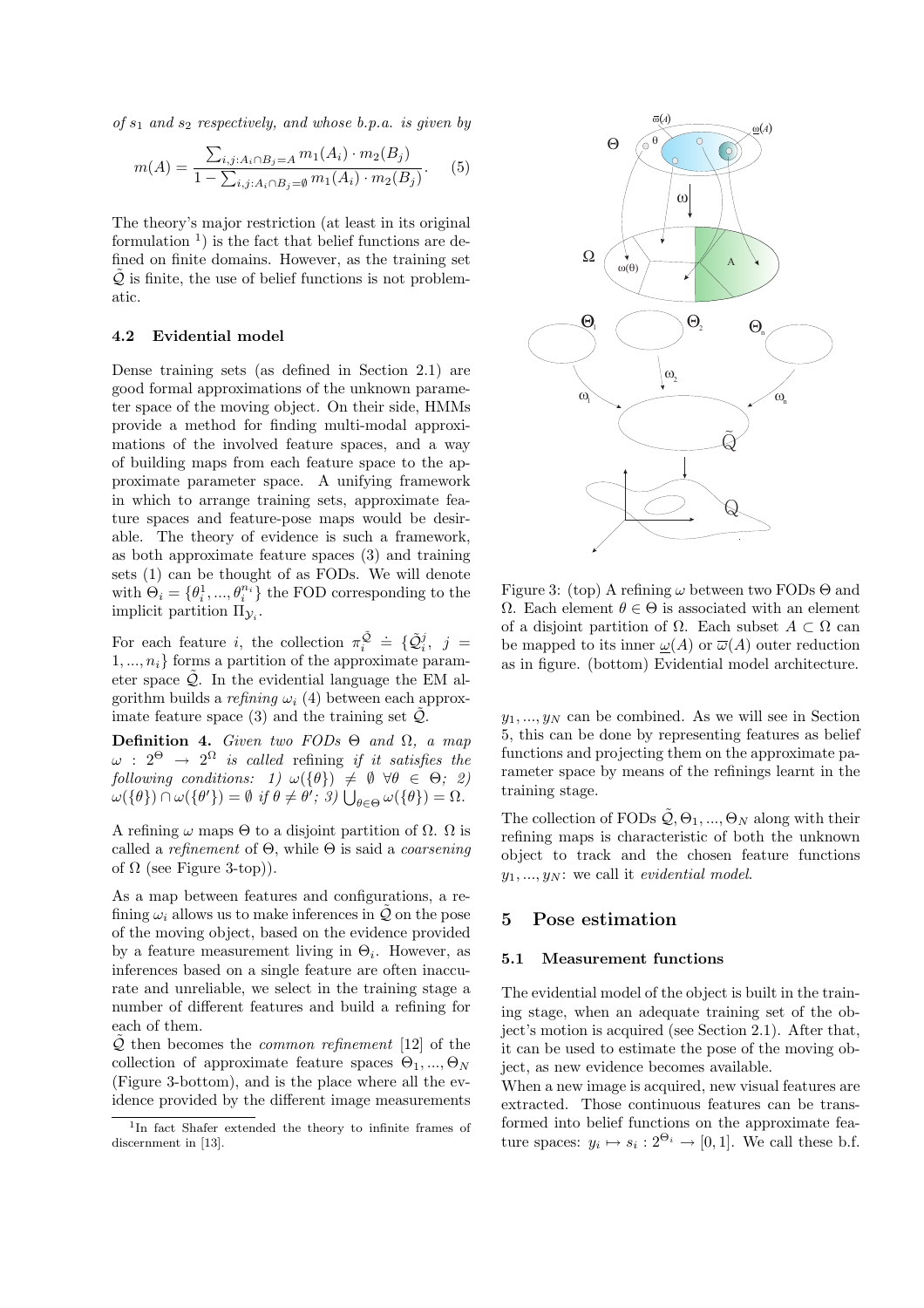#### measurement functions  $(m.f.).$

This can be done in two steps. Given as input a feature value  $y_i \in \mathcal{Y}_i$  the Markov model  $\mathcal{H}_i$  produces as output the set of likelihoods  $\{\Gamma_i^j(y_i), j = 1, ..., n_i\}$  of this measurement with respect to each state  $e_i$  of the model (see Figure 2). Computing the measurement function  $s_i$  then reduces to building a belief function from this set of likelihoods. These in turn detect a consonant belief function (i.e. a b.f. whose focal elements are nested, [12]) through the following expression, due to Shafer:

$$
s_i(A) = 1 - \frac{\max_{\theta_i^j \in \overline{A}} \Gamma_i^j(y_i)}{\max_{\theta_i^j \in \Theta_i} \Gamma_i^j(y_i)}.
$$

The consonant measurement functions  $s_1, ..., s_N$  have then to be projected to the common refinement  $\tilde{Q}$  to be combined, in order to infer the current pose  $\hat{q}$  of the object.

#### 5.2 Projections of measurement functions

In model-free estimation it is hard to formulate analytic relations between distinct features as they may concern completely unrelated aspects of the images. The evidential model, instead, provides a formal description of these relations in terms of refinings.

**Definition 5.** The maps  $\underline{\omega}: 2^{\Omega} \to 2^{\Theta}, \underline{\omega}(A) = \{ \theta \in \Omega \}$  $\Theta|\omega(\{\theta\})\subset A\}$  and  $\bar{\omega}: 2^{\Omega} \to 2^{\Theta}, \bar{\omega}(A) = \{\theta \in \Theta\}$  $\Theta|\omega({\theta}) \cap A \neq \emptyset$  are called inner and outer reduction *associated with the refining*  $\omega$ .

Roughly speaking,  $\omega(A)$  is the largest subset of  $\Theta$ that implies A, while  $\bar{\omega}(A)$  is the smallest subset of  $\Theta$ implied by A (see Figure 3-top again).

If  $\Omega$  is a refinement of  $\Theta$  with refining  $\omega$  then a b.f.  $s': 2^{\Omega} \to [0, 1]$  on  $\Omega$  is called the vacuous extension of a b.f.  $s: 2^{\Theta} \to [0, 1]$  on  $\Theta$  iff  $s(A) = s'(\omega(A))$  for all  $A \subset \Theta$ , and its focal elements are exactly the images of focal elements of s:  $m'(B) \neq 0$  iff  $B = \omega(A)$  for some A s.t.  $m(A) \neq 0$ .

Every m.f. then generates a collection of "sister" functions defined on the other FODs, called projections.

**Theorem 1.** The projection of a m.f.  $s_i$  defined on  $\Theta_i$  onto another discrete feature space  $\Theta_j$  has the following expression:  $\pi_j[s_i]$  :  $2^{\Theta_j} \rightarrow [0,1],$  $\pi_j[s_i] = s_i \circ \underline{\omega}_i \circ \omega_j$ . Its basic probability assignment can be computed from  $m_i$  as  $\pi_j[m_i](A) =$  $\sum_{B \subset \Theta_i : \bar{\omega}_j(\omega_i(B)) = A} m_i(B).$ 

*Proof.* The vacuous extension  $s'$  of a belief function  $s: 2^{\Theta} \to [0,1]$  to a refinement  $\Omega, \omega: 2^{\Theta} \to 2^{\Omega}$  has a b.p.a. m such that  $m(A) = m'(\omega(A)) = m' \circ \omega$  and can be expressed as  $s' = s \circ \omega$  ([12], Theorem 7.4). The projection  $\pi_j[s_i]$  of a b.f.  $s_i: 2^{\Theta_i} \to [0,1]$  onto another discrete feature space  $\Theta_j$  is then the restriction to  $\Theta_j$ of the vacuous extension of  $s_i$  to  $\tilde{Q}$ , so that  $\pi_j[s_i] =$  $s'_j \circ \omega_j = s_i \circ \underline{\omega}_i \circ \omega_j$ . Its basic probability assignment is  $\pi_j[m_i](A) = \sum_{C \subset \tilde{Q} : \bar{\omega}_j(C)=A} m'_i(C)$  which is equal to

$$
\sum_{B \subset \Theta_i : \bar{\omega}_j(\omega_i(B)) = A} m'_i(\omega_i(B)) = \sum_{B \subset \Theta_i : \bar{\omega}_j(\omega_i(B)) = A} m_i(B)
$$

for  $m'_{i}(C) \neq 0$  iff C is the image of a f.e. B of  $s_{i}$ .

As a consequence, the set of focal elements of  $\pi_j[s_i]$ is  $\mathcal{E}_{\pi_j[s_i]} = \{ A \subset \Theta_j | A = \bar{\omega_j}(\omega_i(B)), \ B \in \mathcal{E}_{s_i} \}$  and its core  $\mathcal{C}_{\pi_j[s_i]} = \bar{\omega}_j(\omega_i(\mathcal{C}_{s_i})).$ 

Theorem 2. The projection of a consonant belief function is still consonant, even if it has not in general the same number of focal elements.

*Proof.* Let us call  $A_1 \subseteq \cdots \subseteq A_K$  the nested focal elements of s: obviously its extension s' to  $\tilde{Q}$  has as focal elements  $\omega_i(A_1),...,\omega_i(A_k)$ . They are all distinct subsets of  $\mathcal Q$  for  $\omega$  is a refining. They are also nested so that  $s'$  is still a consonant b.f. over  $\tilde{Q}$ .

Now, the focal elements of  $\pi_j[s_i]$  are the restrictions of those subsets to  $\Theta_i$ :

$$
\bar{\omega}_j(\omega_i(\mathcal{A}_k)) = \{ \theta \in \Theta_j | \omega_j(\{\theta\}) \cap \omega_i(\mathcal{A}_k) \neq \emptyset \}.
$$

Since they are nested, if  $\omega_i(\{\theta\}) \cap \omega_i(\mathcal{A}_k) \neq \emptyset$  then  $\omega_j(\{\theta\}) \cap \omega_i(\mathcal{A}_l) \neq \emptyset$ ,  $l \geq k$  so that  $\bar{\omega}_j(\omega_i(\mathcal{A}_k)) \subset$  $\bar{\omega}_j(\omega_i(\mathcal{A}_l)), l \geq k$  i.e.  $\pi_j[s_i]$  is consonant. However, it is not generally true that  $\forall k, l \exists \theta \in \Theta_i$  s.t.  $\theta \in \bar{\omega}_i(\omega_i(\mathcal{A}_l))$  and  $\theta \notin \bar{\omega}_i(\omega_i(\mathcal{A}_k))$ : it is actually easy to find a counterexample. Hence in the chain  $\bar{\omega}_j(\omega_i(\mathcal{A}_1)) \subset \cdots \subset \bar{\omega}_j(\omega_i(\mathcal{A}_K))$  some equalities may appear.  $\Box$ 

Theorem 2 shows how consonant belief functions are then invariant under projection, and hence a formally correct representation of feature measurements.

#### 5.3 Pointwise estimation

Once the measurement functions  $s_1, ..., s_N$  are projected onto  $Q$ , they can be combined using Dempster's rule. In absence of conflict the orthogonal sum of the m.f. finally yields a belief function  $\hat{s}$  on  $\hat{Q}$ . The easier way to extract a single pose estimate  $\hat{q}$  from the belief estimate is then approximating  $\hat{s}$  with a finite probability  $\hat{p}$  on  $\tilde{Q}$ , and then compute its mean value

$$
\hat{q} = \sum_{k=1}^{T} \hat{p}(q_k) \cdot q_k.
$$

The problem of approximating a belief function with a finite probability has been widely studied [3, 18].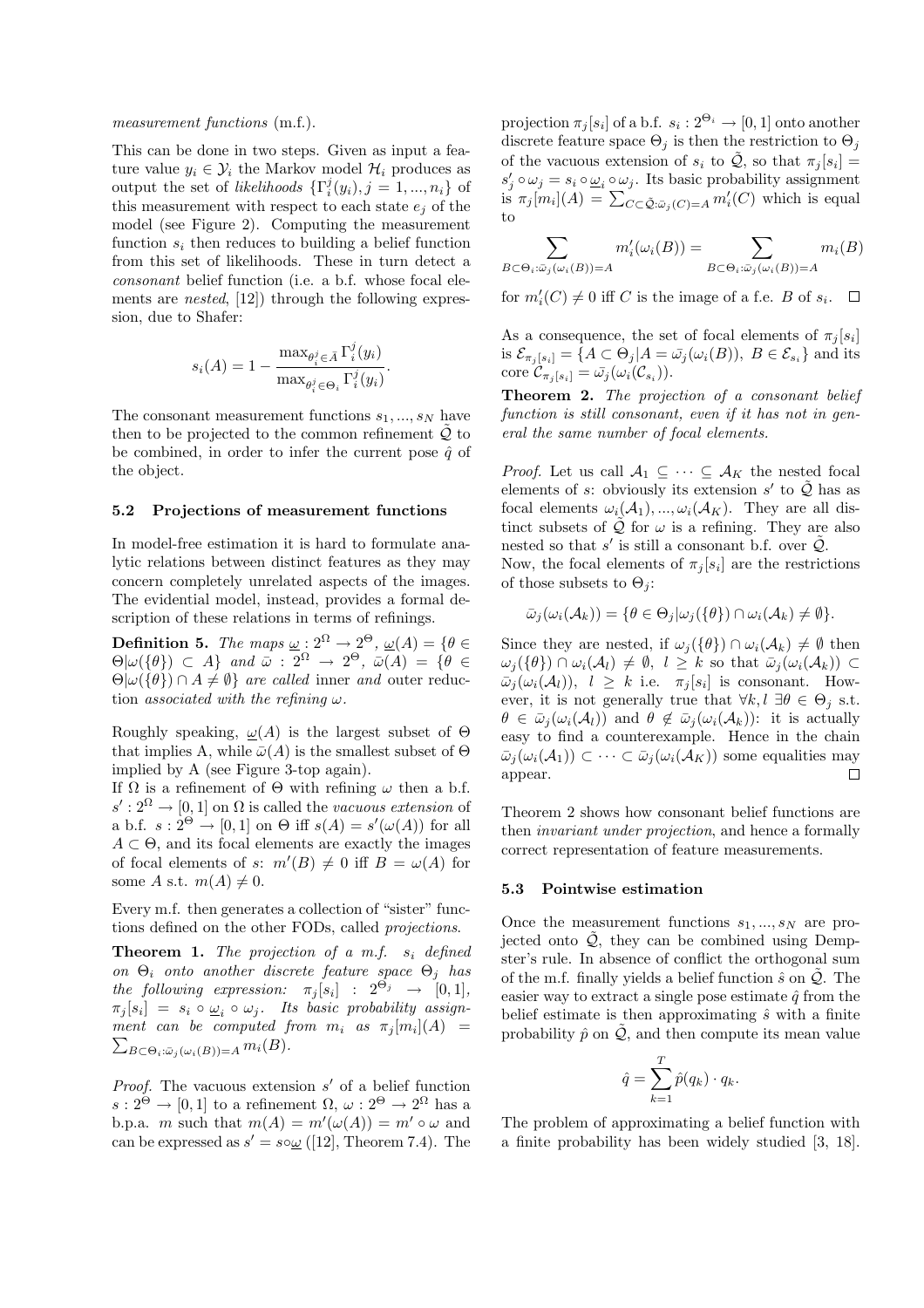Natural approximations of a belief function s are the relative plausibility of singletons  $\hat{p} = \tilde{P}_s^*$  [17]

$$
\tilde{P}^*_s(\theta) = \frac{P^*_s(\{\theta)\}}{\sum_{\theta' \in \Theta} P^*_s(\{\theta'\})}
$$

where  $P_s^* : 2^{\Theta} \to [0, 1]$  is the associated plausibility function, or the pignistic function [15]. Under weak local linearity assumptions on the parameter space, this approximation produces good results.

Several fast implementation of Dempster's rule exist for restricted situations (see [1, 5] among the others). However, consonant b.f. can only have  $n$  focal elements (being nested, Section 5.1). This reduces the computational complexity of their sum to  $O(n^2)$  instead of  $O(2^{2n})$ .

## 6 Analysis of the evidential model

#### 6.1 Quantization and ambiguities

We have seen that learning a model directly from the data necessarily implies some sort of approximation of the involved spaces in terms of samples. However, this has non-trivial consequences on the performance of the resulting estimation. In particular, the degree of discretization of feature spaces and training set have a direct influence on the presence of ambiguities during estimation.

Again, the evidential formalism is powerful enough to give a formal picture of the ambiguity issue, and help the assessment of the adequate level of quantization. We have seen how  $\mathcal{Q}$  is a common refinement of the approximate feature spaces. However, a collection of compatible FODs has many common refinements. One of these is particularly simple.

Definition 6. Consider a collection of compatible  $FODs \Theta_1, ..., \Theta_N$ . If another  $FOD \Theta$  is such that: 1)  $\forall i \ \exists \omega_i : 2^{\Theta_i} \rightarrow 2^{\Theta}$  refining;  $2)$   $\forall \theta \in \Theta \ \exists \ \theta_i \in \Theta_i$  for all  $i = 1, ..., N$  such that  $\{\theta\} = \omega_1(\{\theta_1\}) \cap ... \cap \omega_N(\{\theta_N\}),$ then this unique [12]  $FOD \Theta = \Theta_1 \otimes \cdots \otimes \Theta_N$  is called minimal refinement of the collection  $\Theta_1, ..., \Theta_N$ .

 $\Theta_1, ..., \Theta_N$  are said to be *independent* if  $\omega_1(A_1) \cap \cdots \cap$  $\omega_N(A_N) \neq \emptyset$  whenever  $\emptyset \neq A_i \subset \Theta_i \ \forall i$ .

Now, imagine that the  $N$  feature functions assume the discrete values  $\theta^1, ..., \theta^N$  respectively. Each piece of evidence implies an object pose inside the subset  $\omega_i(\theta^i)$  of the training set, so that from  $\theta^1, ..., \theta^N$  it can be inferred that the estimated pose falls inside the set

$$
\omega_1(\theta^1) \cap \dots \cap \omega_N(\theta^N). \tag{6}
$$

In other words, configurations in the same intersection of the form (6) are indistinguishable. But now, those subsets are the elements of the minimal refinement, so that

Theorem 3. Each pair of poses of the training set can be distinguished under the evidential model iff  $\tilde{Q}$ is the minimal refinement of the feature spaces.

In this case, for each training pose  $q_k$  there exists a combination of feature values  $\theta^1, ..., \theta^N$  s.t.  $q_k$  is perfectly resolved:  $q_k = \omega_1(\theta^1) \cap ... \cap \omega_N(\theta^N)$ .

Given a training set it is hence desirable to choose the number of states of the  $N$  HMMs associated with  $\,$ each feature space in order to bring the minimal refinement  $\Theta_1 \otimes \cdots \otimes \Theta_N$  as close as possible to  $\mathcal{Q}$ . As the "natural" number of states is determined by the clusters actually formed by the feature data acquired in the training session, sometimes the addition of new features becomes necessary to resolve the ambiguities.

#### 6.2 Conflict management

Dempster's combinations of generic belief functions defined on different frames  $\Theta_1, ..., \Theta_N$  are always guaranteed to exist only if  $\Theta_1, ..., \Theta_N$  are *independent* [4]. This could seem a serious obstacle to evidence combination in the evidential model. However, measurement functions are not generic b.f., as they are peculiar b.f. built by means of a HMM (see Section 5.1).

Let us first suppose one of the sample poses  $q_k$ is presented to the model, with feature values  $y_1(k), ..., y_N(k)$ . In the worst case, for each feature *i* there will be a single state  $j_i$  with  $\Gamma_i^{j_i}(y_i) >> \Gamma_i^j(y_i)$  $\forall l \neq j_i$ . The algorithm of Section 5.1 will then yield a set of N Bayesian b.f. with  $m_i(\theta_i^{j_i}) = 1, m_i(A) = 0$ for  $A \neq \{\theta_i^{j_i}\}\$ . Now, as  $q_k \in \omega_i(\theta_i^{j_i})$  for all i (by definition of  $\omega_i$ ),  $\omega_1(\theta_1^{j_1}) \cap \cdots \cap \omega_N(\theta_N^{j_N}) \supset q_k \neq \emptyset$  and their Dempster's sum always exists. Hence, a conflict is possible only if  $q \notin \mathcal{Q}$ .



Figure 4: Conflict in the evidential model.

Consider then two scalar features as in Figure 4, with ranges partitioned in 2 clusters delimited by the horizontal lines and a training set formed by the 6 points marked on the absciss. The refining maps are  $\omega_1(\mathcal{Y}_1^1) = \{4, 5, 6\}, \ \omega_1(\mathcal{Y}_1^2) = \{1, 2, 3\} \text{ and } \omega_2(\mathcal{Y}_2^1) =$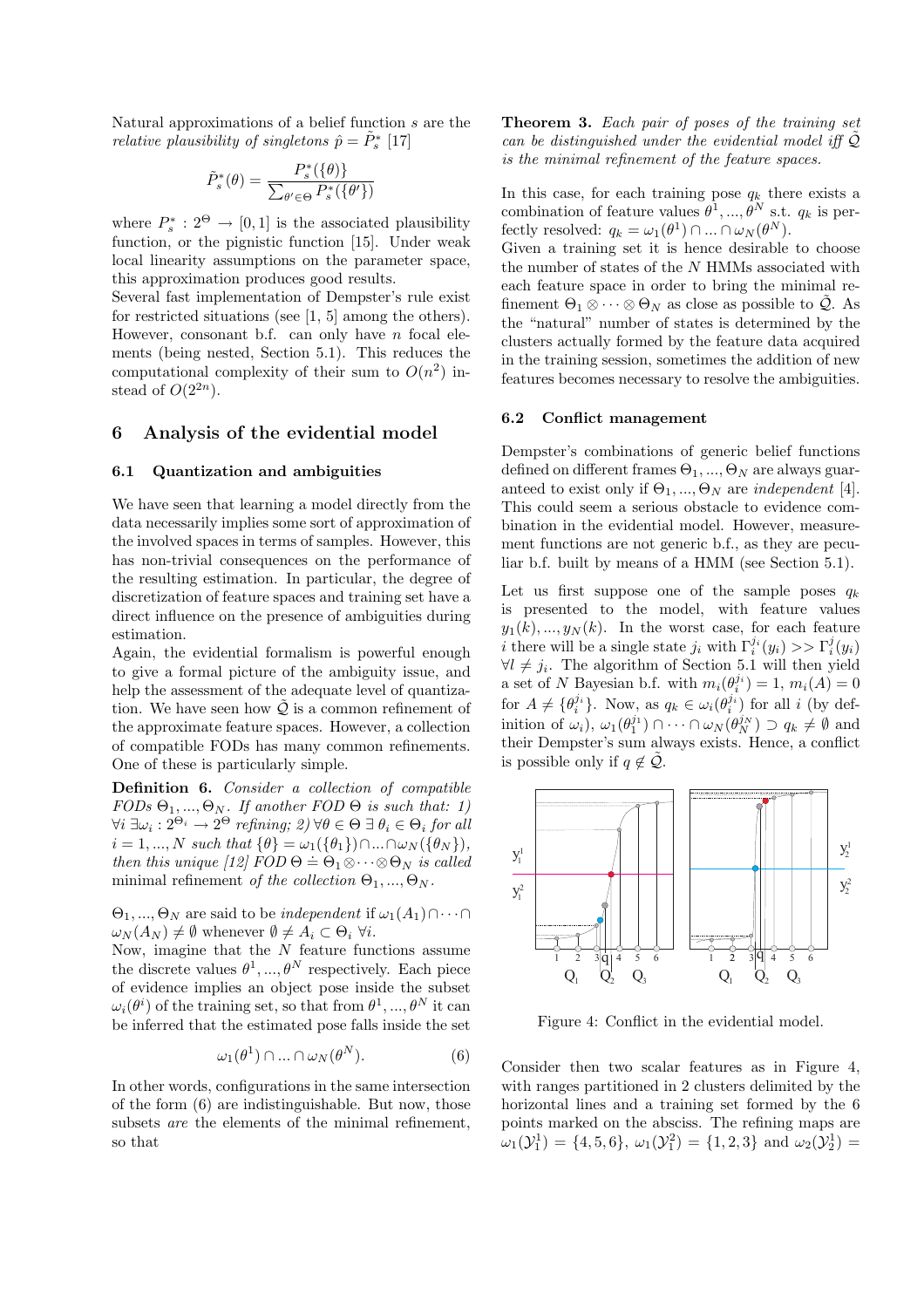$\{4, 5, 6\}, \ \omega_2(\mathcal{Y}_2^2) = \{1, 2, 3\}$  respectively. But now, for each of the poses q in the highlighted region  $\mathcal{Q}_2$ ,  $\omega_1(y_1(q)) = \{1, 2, 3\}$  while  $\omega_2(y_2(q)) = \{4, 5, 6\}$  so that  $\omega_1(y_1(q)) \cap \omega_2(y_2(q)) = \emptyset$  and there is no combination.

Formally, each implicit partition of a feature range  $\mathcal{Y}_i$ is naturally associated with a partition of the parameter space Q through the inverse feature map

$$
\{\mathcal{Y}_i^1, ..., \mathcal{Y}_i^{n_i}\} \stackrel{y_i^{-1}}{\mapsto} \Pi_{\mathcal{Q}}^i = \{y_i^{-1}(\mathcal{Y}_i^1), ..., y_i^{-1}(\mathcal{Y}_i^{n_i})\}.
$$
 (7)

On the other side, there exists a refining  $\omega_i'$  between  $\Theta_i$  and  $\mathcal{Y}_i$ , namely  $\omega'_i(\theta_i^j) = \mathcal{Y}_i^j$ , so that each feature value  $y_i$  can be mapped to a set of training poses in  $\tilde{Q}, y_i \mapsto \omega_i(\bar{\omega}_i'(y_i)) = \{q_k \in \tilde{Q} : y_i(q_k) \in \mathcal{Y}_i^{j_{y_i}}\}$  where  $\bar{\omega}'_i$  is the reduction of  $\omega'_i$  and  $\mathcal{Y}_i^{j_{y_i}}$  is the region of  $\mathcal{Y}_i$ containing  $y_i$ . Hence, each object configuration  $q \in \mathcal{Q}$ has a set of *representatives* in  $\tilde{Q}$ ,

$$
\omega_1(\bar{\omega}'_1(y_1(q))) \cap \cdots \cap \omega_N(\bar{\omega}'_N(y_N(q))). \qquad (8)
$$

As the above example explains,

Proposition 1. There is conflict between measurement functions iff the underlying object pose q has no representatives (8) in the training set.

The intersection of the partitions  $\Pi_{\mathcal{Q}}^{i}$  of the parameter space associated with the quantized feature ranges (Equation  $(7)$ ) finally detects another partition of  $\mathcal{Q}$ ,

$$
\Pi_{\mathcal{Q}} = \{y_1^{-1}(\mathcal{Y}_1^{j_1}) \cap \cdots \cap y_N^{-1}(\mathcal{Y}_N^{j_N})\}
$$

 $\forall j_1 = 1, ..., n_1, ..., j_N = 1, ..., n_N$ . The nonrepresented region of  $Q$  is then the set of the elements of  $\Pi_{\mathcal{Q}}$  which do not contain any sample pose (as the marked region  $\mathcal{Q}_2$  in Figure 4). This suggests that

Proposition 2. Conflict is impossible in the evidential model iff  $\Pi_{\mathcal{Q}} \sim \Theta_1 \otimes \cdots \otimes \Theta_N$ .

Adding new samples in each of the non-represented elements of  $\Pi_{\mathcal{Q}}$  (like  $q \in \mathcal{Q}_2$  in Figure 4) would ideally solve the problem. Unfortunately, as we have no apriori knowledge about the parameter space, the best we can do is updating the evidential model each time a conflict takes place, progressively reducing the chance of this happening again.

# 7 Algorithms

It is time to summarize the learning and estimation algorithms we introduced in Sections 3, 4 and 5.

#### 7.1 Model learning

In the training stage an evidential model of the object is built. The body moves in front of the camera(s),

exploring its parameter space, while a sequence of training poses  $\tilde{Q} = \{q_k, k = 1, ..., T\}$  is provided by a source of ground truth (for instance a motion capture system, Section 2.1). At the same time:

1. we compute a number of feature measurements  $y_i$ ,  $i = 1, ..., N$  from all the images;

2. we process every feature sequence  $\{y_i(k), k =$  $1, ..., T$ } by means of a HMM  $\mathcal{H}_i$  with  $n_i$  states, obtaining

2.a the N approximate feature spaces  $\Theta_i$ , i.e. the implicit partitions of the ranges associated with the states of the corresponding HMMs (Section 3.1);

2.b the N refinings  $\omega_i$  (4) between each feature space  $\Theta_i$  and the approximate parameter space  $\tilde{Q}$ .

Even after choosing the desired feature functions, the resulting evidential model still depends on the dimensions  ${n_i, i = 1, ..., N}$  of the approximate feature spaces (the number of states of the HMMs). The "best" value of  $n_i$  can be estimated by analyzing the clusters formed by the training data, or alternatively learned by measuring the estimation error as  $n_i$  increases.

#### 7.2 Pose estimation

Given an evidential model of the moving body with N features, estimating the object's pose reduces to the following steps: Given one or more images at time  $t$ 

1. the N feature values are extracted from the acquired image(s);

2. the likelihoods  $\{\Gamma_i^j(y_i(t)), j = 1, ..., n_i\}$  of each feature value  $y_i(t)$  associated with the corresponding HMM  $\mathcal{H}_i$  are computed (Section 3.1);

3. for each feature i a measurement belief function  $s_i(t)$  is built from these likelihoods (Section 5.1);

4. all the m.f.  $\{s_i(t), i = 1, ..., N\}$  are projected onto the approximate parameter space  $\tilde{Q}$  by vacuous extension (Section 5.2);

5. in absence of conflict their orthogonal sum  $\hat{s}(t) \doteq$  $s_1(t) \oplus ... \oplus s_N(t)$  is obtained through Dempster's rule; otherwise the new pose is added to  $\tilde{Q}$ , and the model is updated;

6. the pointwise estimate  $\hat{q}(t)$  of the object configuration is obtained from  $\hat{s}(t)$  after Bayesian approximation (Section 5.3).

# 8 Experimental results

We tested our evidential modeling technique in a challenging setup, involving the pose estimation of hu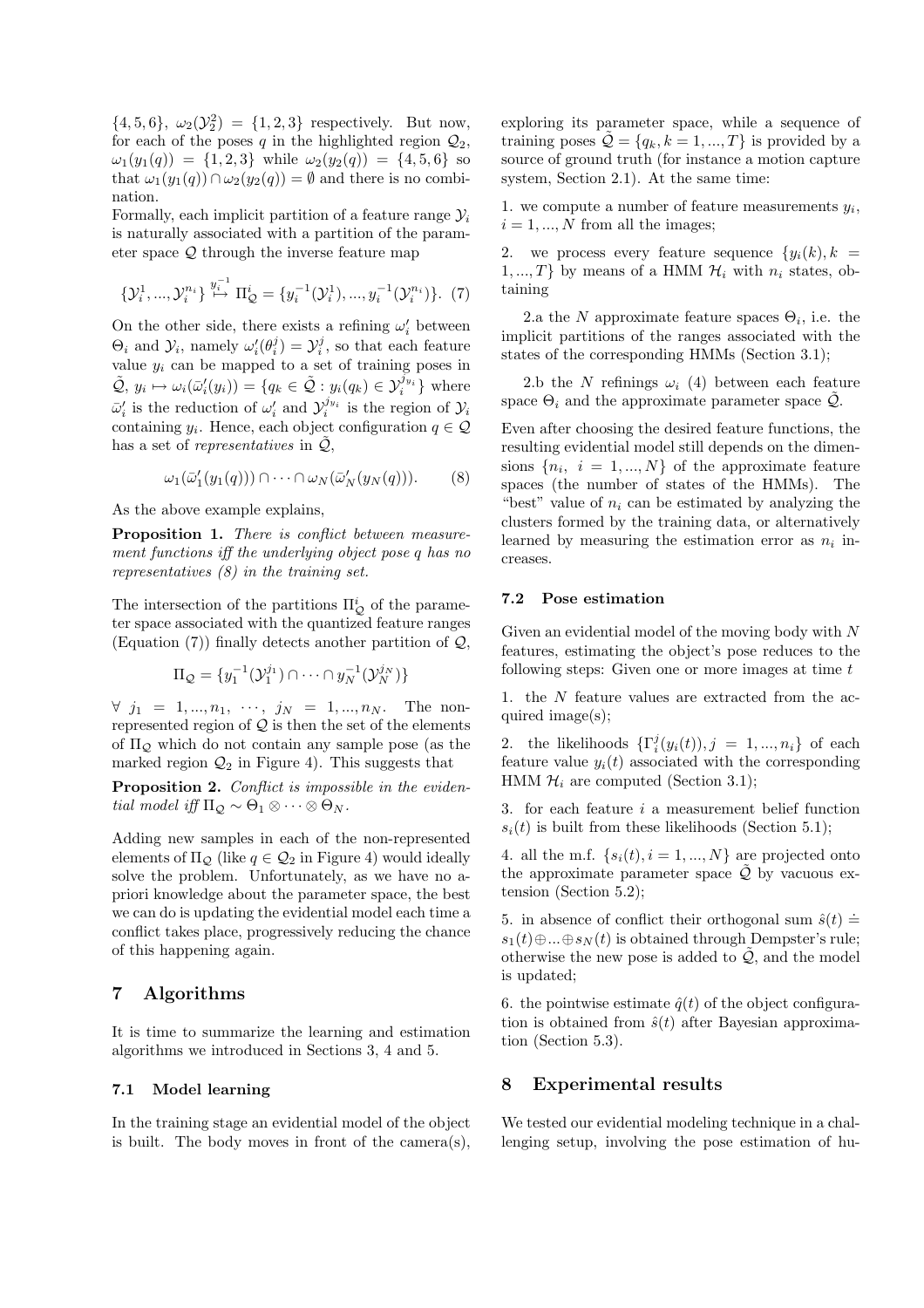man arms and legs from two well separated views. To collect the necessary ground truth we used a marker-based motion capture system [11, 7] built by E-motion. The person was filmed by two DV cameras (Figure 5). In the first experiment we asked him to



Figure 5: Human bodypart tracking. a),b) Training images of a person moving his right arm. c),d) Training images of the person walking inside a rectangle drawn on the floor.

make his arm follow a trajectory which could hopefully cover the configuration space of the arm itself, keeping his wrist blocked and standing on a fixed spot on the floor to reduce the dimensionality of the space (2 d.o.f.s for the shoulder and 2 for the elbow). In the second experiment we tracked the legs, assuming that the person was walking normally on the floor, and collected the training set by sampling a random walk on a small part of the floor.

We adopted color segmentation to separate the moving object from a non-static background through a colorimetric analysis of the body of interest (Figure 6). We then found the bounding box around the the silhouette of the segmented upper torso or legs, building a feature vector as the collection  $\max(row)$ ,  $\min(row)$ ,  $\max(cd)$ ,  $\min(cd)$  of the row and column indexes defining the box. For the arm experiment we placed four markers on shoulder, elbow, wrist and hand, and used the resulting 12-component vector of their 3D positions as body pose. For the leg experiment we placed 6 markers on hips, knees and feet. The length of the training sequences was 1726 frames for the arm and 1952 frames for the legs. We then built for the arm experiment three different evidential models: one using the left view only, with  $N = 2$ feature spaces and  $n_i = 5$  states for both features; a second model for the right view only, with  $N = 3$ 



Figure 6: Feature extraction process. Left: original image. Right: the object of interest is color segmented, and the bounding box around it is detected.

and  $n_i = const = 5$ ; an overall model in which all the features from both view were integrated. For the leg experiment we instead built two models with  $N = 6$  and  $n = 4$  or  $n = 5$  respectively to investigate the influence of the quantization level. We



Figure 7: Left: pose estimates of the ninth component of the configuration vector (Y coordinate of the hand marker) produced by the left (red) and right (magenta) model compared to the ground truth (blue), plotted against time. Right: the estimate sequence (red) yielded by the overall model compared to the ground truth.

acquired a testing sequence for each experiment and compared the results with the ground truth provided by the E-motion system. The single-view estimates were rather mediocre. Accordingly, the minimal refinements  $\bigotimes \Theta_i$  for the left and right models were of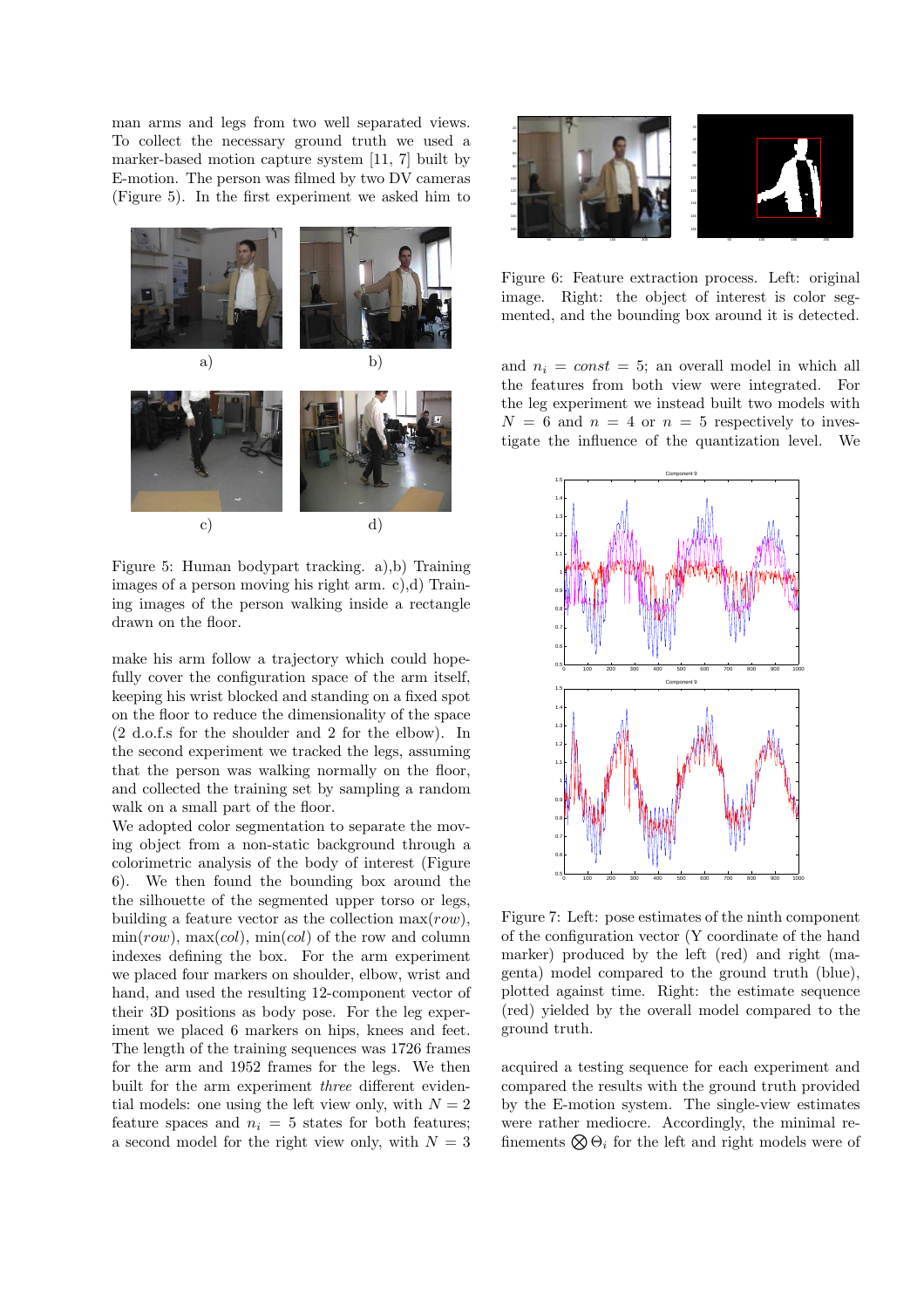size 22 and 80 respectively (the larger the size, the finer the resolution of the model).

As Figure 7 shows, the estimates obtained exploiting both views were clearly better than a simple selection of the best partial estimate at each instant, as the ambiguity analysis confirms.  $\bigotimes \Theta_i$  for the overall model had size 372 and the sizes of the five largest undistinguished regions of  $Q$  were 69,53,43,38,28 respectively, with 139 samples perfectly resolved!

We also computed the estimation error by measuring the Euclidean distance between the real and estimated 3D location of each marker over the whole testing sequence. The average estimation errors were 17.3, 7.95, 13.03, and 2.7 centimeters respectively for the four markers.



Figure 8: Estimation errors for markers 4 in the arm experiment. The horizontal line indicates the average value.

Figure 9 shows instead the performance of the estimation algorithm in the leg experiment, for a 200 frame-long test sequence. The results were a bit less impressive but still good, mainly due to the difficulty of segmenting a pair of black pants against a dark background (see Figure 5c). This is confirmed by the numerical results. The average estimation errors were 25.41, 19.29, 21.84, 19.88, 23.00, and 22.71 centimeters respectively. Consider that the cameras were located at a distance of about three meters. No significant conflict problem was reported.

#### 8.1 Other learning-based approaches

A comparison with the performance of other methods only makes sense for data-driven model building methods. In fact, a small number of other researchers have proposed an estimation framework based a learning process. Howe et al. [7] proposed to use some a-priori knowledge about human motion learned from



Figure 9: Performance of the two-view pose estimation for the leg experiment on a testing sequence of length 200 with  $N = 6$  and  $n_i = n = 5$ . The estimates for some significative components of the pose vector (components 4,7,9, and 12) are shown in red, against the ground truth values (in blue).

training data to resolve the ambiguities of monocular tracking. They modeled the probabilities of short motions called *snippets* as a mixture of Gaussian density, and adopted EM to find the weight of each cluster. However, the system was tested on short clips only, as the authors admitted it would not be reliable for significantly long sequences. Here instead we have tested our algorithms over rather long sequences.

Rosales and Sclaroff [11] proposed instead a pose estimation technique in which the object pose was expressed as a 2D marker configuration. In the training stage, a motion capture system provided the 3D marker positions of the given object in the motion sequences, whose 2D projections formed the ground truth of the learning process. A 3D model of the object was then used to generate synthetic silhouette views, from which some visual features were extracted. The training set of projected 2D markers was clustered using the EM algorithm, and for each cluster a multi-layer perceptron was trained to map features to 2D marker positions, analogously to what we have shown is Section 3.2.

The training data was more extensive, consisting on 5 sequences of some 200 frames each. The method was applied to synthetic silhouettes obtained through a 3D model, while the results seemed to degrade a little when real video data were considered.

#### 9 Conclusions

In this paper we presented a bottom-up technique for pose estimation of arbitrary unknown objects (artic